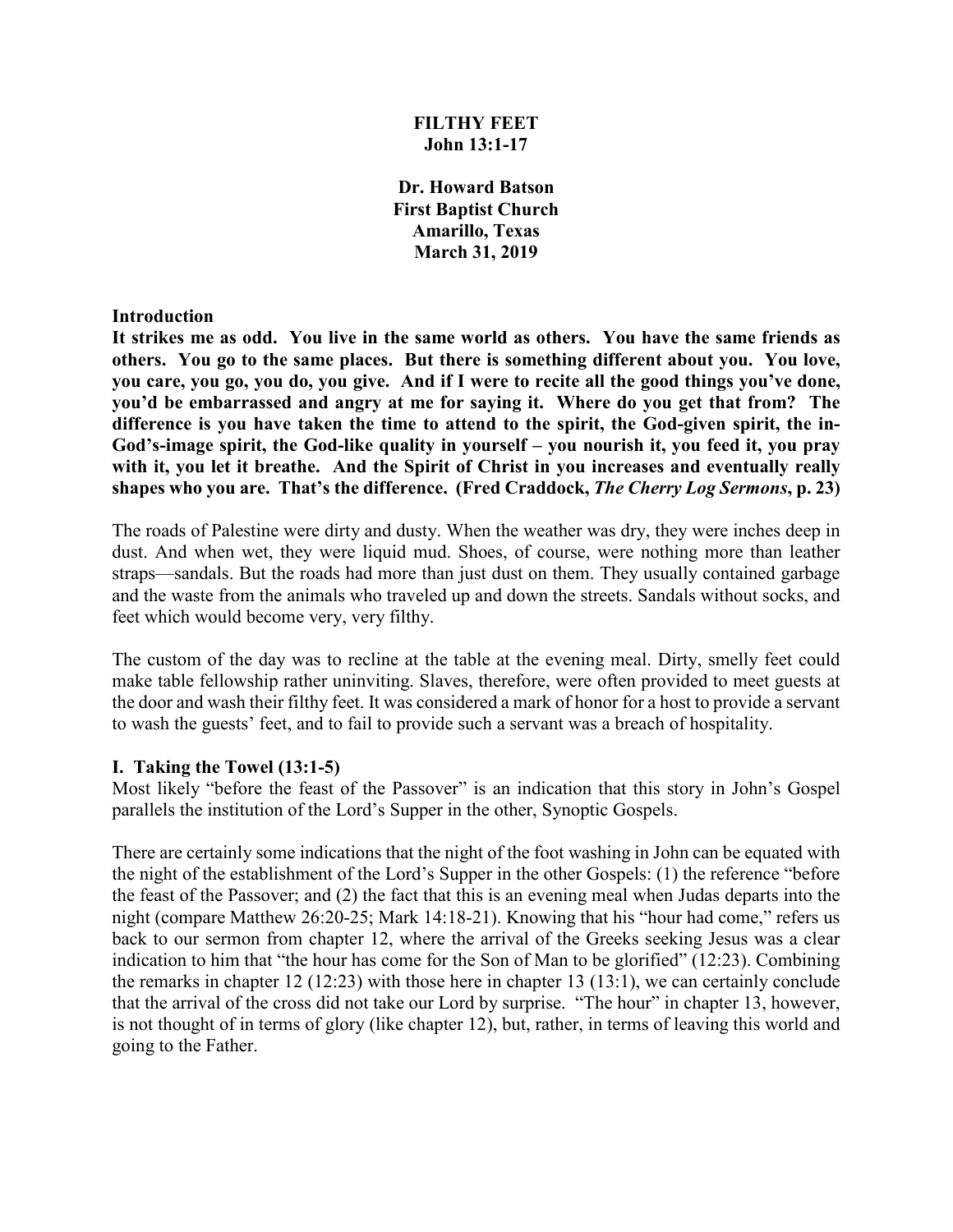Chapter 13 is a marker that ends much of Jesus' public ministry and focuses on his ministry and love for his own, his disciples. Here in verse 1, John makes clear that Jesus loved his own "to the end." The expression "the end" (*telos*) is literally interpreted "chronologically," meaning "to the last point in time." Given the chronological interpretation, it may be an indication that he loved his disciples all the way to the cross, all the way to his death. On the other hand, telos can also be taken to mean something along the lines of "to the uttermost" or "completely."

Unfortunately, this intimate time between the rabbi and his disciples also includes the active presence of the devil, who is described by John as entering the heart of Judas for the purpose of betraying Jesus. Earlier, Jesus had already declared Judas to be the devil (6:70-71). In this particular story, the intimate union between the devil and Judas is displayed in all of its fullness. Quite clearly, it is no longer just humanity that opposes and challenges Jesus, but nothing less than the powers of the cosmos, the power of Satan.

John's Gospel often presents Jesus in his most divine light. Here, we look into the mind of Jesus as we learn that he himself knew that God had given all things into his hands (v. 3). Standing on the threshold of Calvary is an ironic place to declare that Jesus has powers over all things. Reflecting back on the cross as he writes his Gospel, however, John does not see the cross as a casual observer. To him, it had become a place that, in fact, represented both God's divine work and the working out of his glory through the crucifixion of his Son (12:28). Having told us in his introduction that the Word had been with God before he put on flesh (chapter 1), John now reminds us, once again, that the Son had come forth from the Father and was going back to him.

**The first disciple entered the Upper Room and discovered there was no servant to wash feet. He has to make a decision. Does he wash his own feet? Does he take off his outer garment, go and get the water, and wash everyone else's feet? Look deep in his eyes. Look at them right now. Look him in the eye. He's thinking, "Not me. That's not my job. I'm not a slave. I'm no foot-washer." He tries to figure out where Jesus is going to sit and chooses an advantageous position at the table.**

**The second disciple enters, realizes there is no foot-washer, and sees his friend already seated at the table in a place of honor. He thinks, "If he's not going to stoop to the level of a footwasher, then neither am I." And he heads toward, of course, the second-best seat in the house.**

**All the disciples do the same thing. They all file in and walk past the water basin.**

**Then Jesus arrives. He looks over at the water. He looks at the filthy feet of His followers. You can see it in His eyes. Three years – sermon after sermon, story after story, confrontation after confrontation with them – and they just don't get it.**

**He walks to the table and reclines. He just sits there silently. Maybe someone will at least have the humility to wash the feet of their Master. Nobody moves.**

**Now watch Him. (www.christchurch-viriginiawater.co.uk/sermons/john13a.htm)**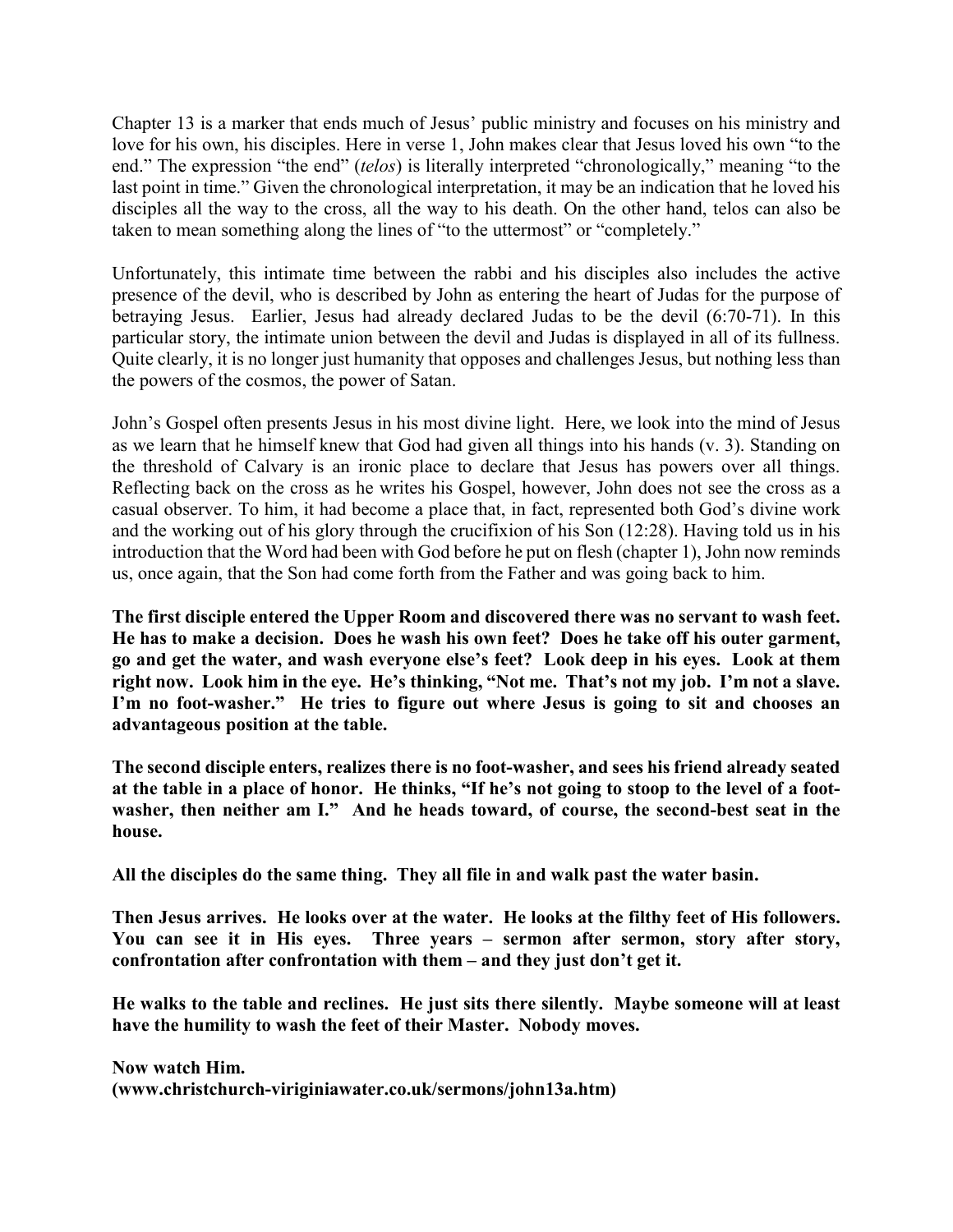Right in the middle of the meal, the Messiah did the most unlikely thing: He took up the towel so he could wash feet (v. 4). It is hard for us, as modern readers, to actually understand the menial nature of the task at hand. Foot washing was even beneath the servant, a task reserved for only a slave. "Foot washing" could actually be used as a synonym for slavery itself. By this act, Jesus violates social customs with such a degree that there is no fitting comparison.

Jews even insisted that Jewish slaves could not be required to wash feet, as this horrific job should only be reserved for the Gentiles. In one ancient story, Rabbi Ishmael returned home from the synagogue one day, and his mother wished to wash his feet. He refused on the grounds that the task was too demeaning for his mother. The mother, in turn, took the matter to the rabbinic court on the grounds that she viewed the task, in the case of her son, as an act of honor.

We should picture the disciples reclining on thin mats around a low table. Most likely, each was leaning on his left elbow, with the legs and feet radiating outwardly from the table. Jesus pushes himself up from his own mat. John gives us the greatest of detail: (1) he laid aside his outer garment; (2) he picked up a towel; (3) he wrapped the towel around his waist, taking on the posture of a slave; (4) he poured water into the basin; and, finally (5) he washed the disciples' feet (v. 5), and, finally, (6) he wiped the disciples' feet. Such detail reminds us that our writer, John, was in the room as a witness to the shocking events; his own feet had been cleansed by the washing of our Lord.

Seeing our Lord in this light causes shockwaves to reverberate all the way from the first century to our own! It reminds us of the words of the Apostle Paul when he writes, "One who was in the very nature of God…made Himself nothing and took the very nature of a servant" (Philippians 2:6-7). Indeed, he became "obedient to death—even death on the cross" (Philippians 2:8). In Luke 22:27, Jesus himself said, "I am the One who serves."

# **On this occasion, He who wraps the heavens in clouds, wrapped around Himself a towel. He who pours the water into rivers and oceans tips water into a basin. And He, before whom every knee bends in heaven and on earth and under the earth, knelt to wash the feet of His disciples. (Severian of Gabala, around 400 B.C.)**

The washing of the feet by Jesus has been interpreted in numerous ways.

(1) As an example of humility. In fact, the story will conclude by Jesus saying that even as he has washed the disciples' feet, they ought also to wash one another's feet (13:14).

(2) As a symbol of the Lord's Supper (Eucharist). Since John's Gospel does not give a detailed account of the Lord's Supper, we could see this as John's presentation of the important event.

(3) As a symbol of baptism—washing and cleansing by water.

(4) As a symbol of the cleansing that comes from the crucifixion of Christ. If he can get our filthy feet clean, certainly he can cleanse our hearts.

(5) As a sacrament that the church should observe even today. Some argue that, like the observance of baptism and the Lord's Supper, Jesus commands us to also wash feet.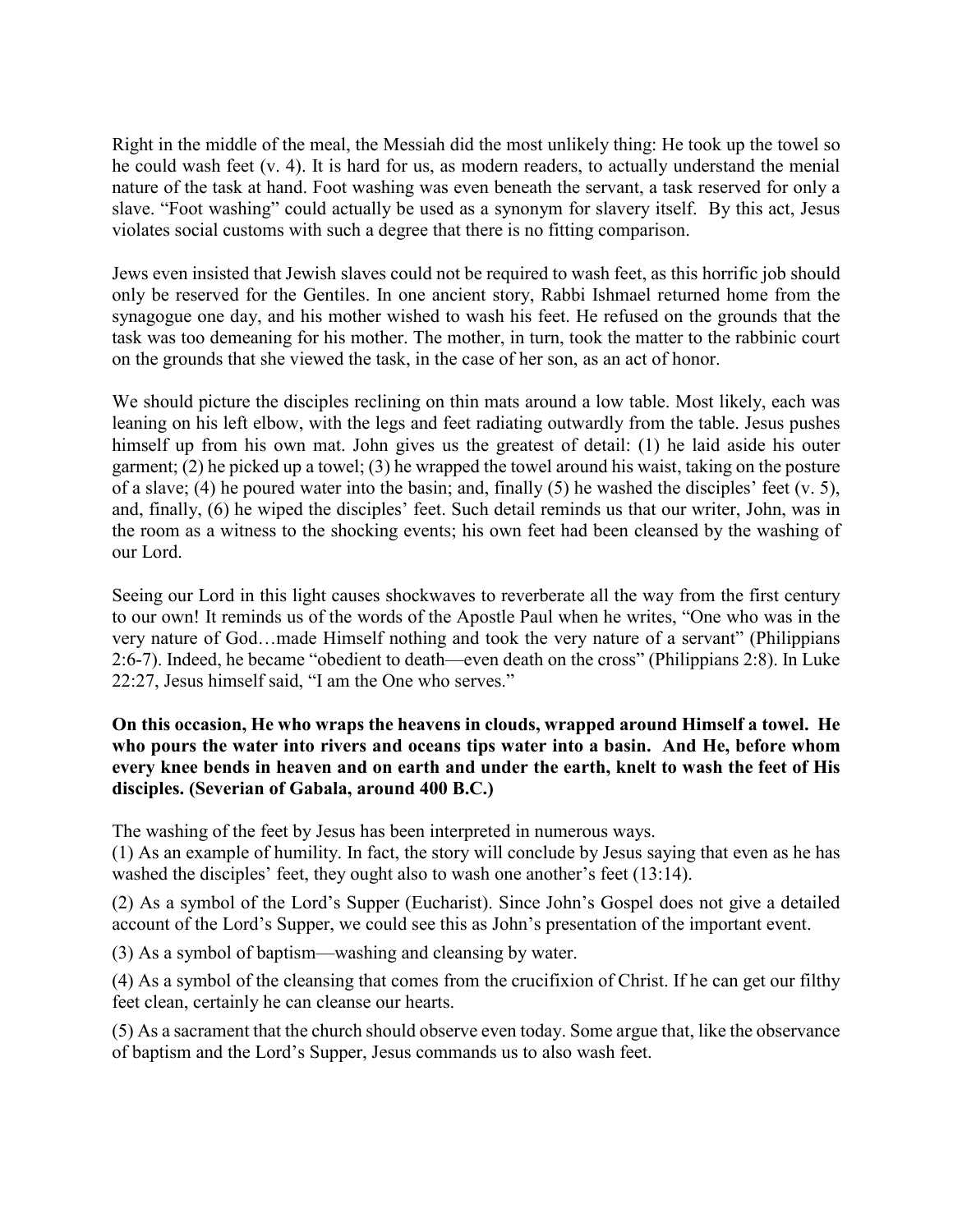Perhaps the truth is found in the mixture of the various meanings—one is not forced to choose one above the other.

## **II. Also My Hands and My Head (13:6-10)**

The words "and so" are most likely an indication that Simon Peter is neither the first to have his feet washed nor the last. We might interpret it something like this, "And then it was Peter's turn."

Until this point there was nothing but awkward silence in the room. To be sure, each and every one of the disciples must have felt the incongruity of having their feet washed by the Christ. Peter, however, as is characteristic of his responses, does not hesitate to say what others will only think (v. 6). We should not miss the emphatic tone of the Greek text. Peter's question should read this way: "Lord, do You wash my feet?" Peter is saying, "Someone as wonderful as you, O Lord, will not wash the feet of someone as dreadful as I." New Testament scholar D. A. Carson concludes, "As the disciples cannot yet understand how the one whom they venerate as Messiah must go to the cross, so they cannot understand the symbol-laden acts that anticipate it."

Jesus responds to Peter with an equally emphatic statement. We might interpret it this way, "What I do, you do not understand now" (v. 7). Jesus makes clear, however, that Peter will understand "hereafter." A literal translation of the Greek would read, "after these things." Quite clearly, this seems to be a reference not to the foot washing itself, but to the Passion of Christ for which the foot washing serves as a symbol. Jesus is saying: "After My death and resurrection, Peter, you will understand that in humbling Myself to wash your feet, I have shown that I will, likewise, humble Myself to die in your place."

Still not catching on, Peter's response is characteristically flamboyant. He uses the strongest negation that can possibly be used in the Greek language. Let me translate it this way: "Lord, never, ever, ever, shall You wash my feet." In fact, the "never, ever" is represented by Greek words which mean "in all eternity"! Oddly enough, Peter is humble enough to see the incongruity of Christ's action in washing feet, yet proud enough to dictate to his Master.

Jesus, as always, has the last word. He retorts, "If I do not wash you, you have no part with Me." "Wash," of course, has a double meaning here. First, it means that Peter must submit to having his feet washed by his very Messiah. Though Peter cannot see it now, he will later understand that it also means that Peter must be washed from sin by the crucifixion of the Christ. Apart from this cleansing by the blood, no one can have a part in Christ. The notion of "having a part" (*meros*) was used in antiquity to represent one's position in an inheritance (v. 8). It grew through Jewish thought to also indicate that one might participate in eschatological (end time) blessings (see Matthew 24:51; Revelation 20:6). The word, in fact, is tied to belonging to Jesus Christ and to the people of God (Luke 12:46; Revelation 22:19). Though Peter could not understand the foreshadowing of the cross in the foot washing, he did understand enough to know that whatever it took, he wanted to be part with Christ.

Your relationship with Jesus is based on one thing: He's a Savior, you're a sinner, and you need him to cleanse you, to wash your feet. And if you do not come and allow Him to wash you, to cleanse you, you can have no relationship with him. Every relationship with Christ begins with His cleansing, His forgiveness.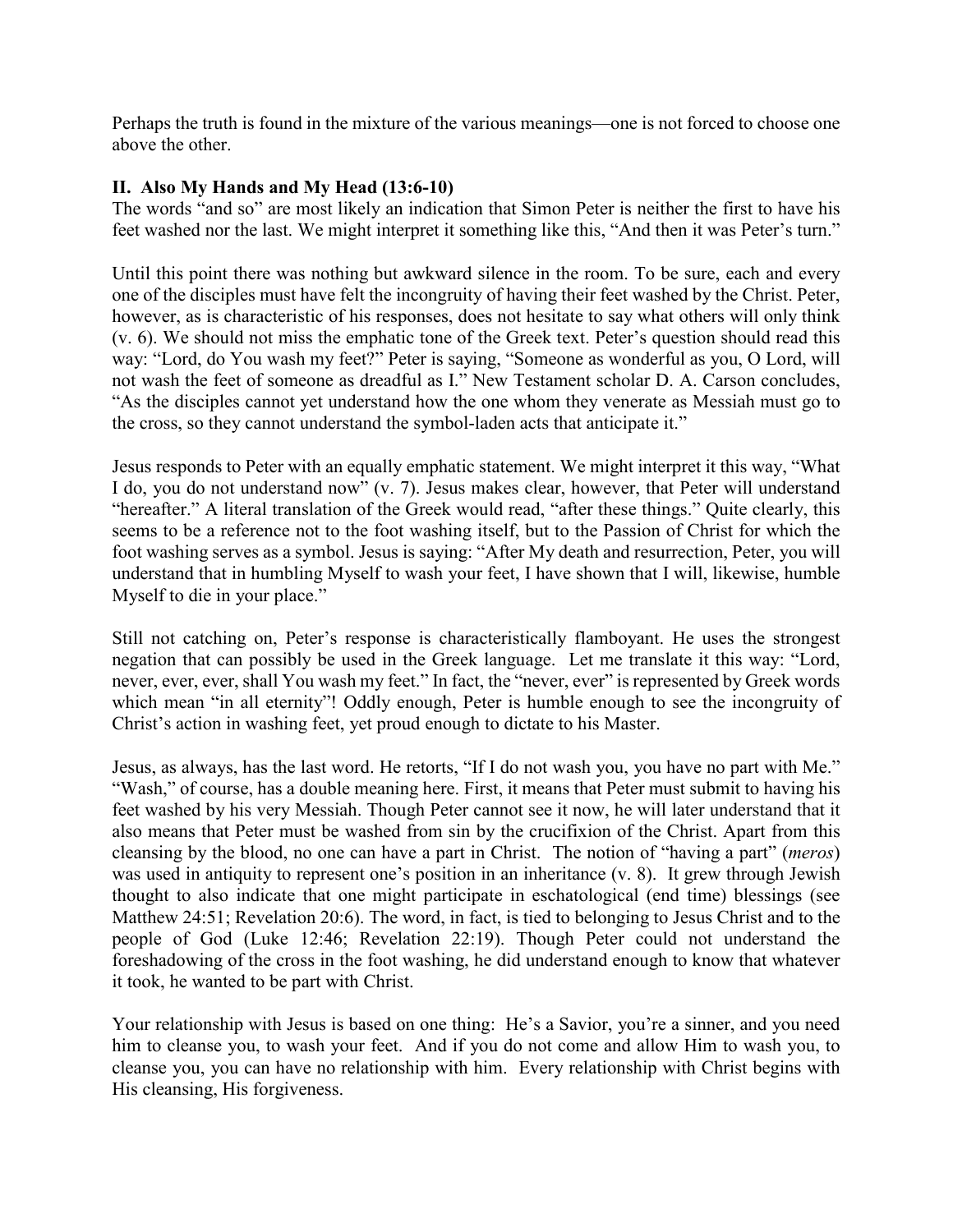At the beginning of our journey of discipleship, we are washed in the baptistry. It's the image of washing away our sins, as well as dying with Him and rising with Him. You must allow yourself to be loved by Jesus.

Equally exuberant in his submission as he had been in his rejection, Peter replies, "Not just my feet, but my hands and my head as well!" Jesus makes it clear that such an entire "body washing" is not necessary (v. 10). The image, perhaps, is that of a man going to a feast. First, he bathes at home. When he arrives from his journey on foot, he only needs to wash his feet to sit at the table wholly clean. Theologically, we must understand that Jesus is indicating that the fundamental cleansing that comes through Christ's crucifixion is a once-and-for-all act—no more cleansing is required.

It should be noted, additionally, that Jesus turns to plural pronouns in verse 10, indicating that it is not Peter alone to whom he speaks. When Jesus says, "You are clean," he is speaking to the entire apostolic band and all who would eventually call Jesus "Lord." He does note ominously, however, that not all are clean (v. 10).

## **III. Washing the Feet of the Betrayer (13:11)**

The hardest thing that Jesus ever asked his disciples to do is to love their enemies. In the Sermon on the Mount, he even says, "Pray for those who persecute you" (Matthew 5:44). Would the Master ever ask his disciples to do something that he himself would refuse to do?

We receive that answer in verse 11, as Jesus washes the feet of the very one who is about to betray him. Notice how the story is set up in verse 2, as we read that, during this very supper, the devil entices the heart of Judas Iscariot to betray Jesus. Can you imagine the magnitude of the Messiah taking a bowl and, with his own hands, gently washing the feet of the one who would hand him over!

Be aware, however, Judas might have been washed, but he was not cleansed (6: 64). In the only other place in the fourth Gospel where Jesus tells his disciples that they are clean, Judas is not present (15:3): "You are already clean because of the word I have spoken to you." Real cleansing comes not from foot washing, but from the cross of which the servanthood of foot washing is a symbol.

## **IV. You Also Ought to Wash One Another's Feet (13:12-17)**

Jesus declares that they call him both teacher (*didaskalos*) and Lord (*kurios*). *Didaskalos* means "teacher" and is equivalent to the term "rabbi" used often by the disciples for Jesus. In fact, the followers of John the Baptist address John that way (3:26). "Lord" is a more complex term that can mean anything from simply "sir" to the highest term applied to Yahweh himself. On this occasion, coming from Jesus' disciples, we can safely assume they use it in its highest form. Those who had the Greek Old Testament (Septuagint) as their primary scripture, often called God himself "Lord." In fact, in John's Gospel, when Thomas touches Jesus' scars and finally understands that Jesus has been resurrected, he makes the greatest proclamation found in this Gospel. He says to Jesus, "…[you are] my Lord (*Kurios*) and my God" (20:28).